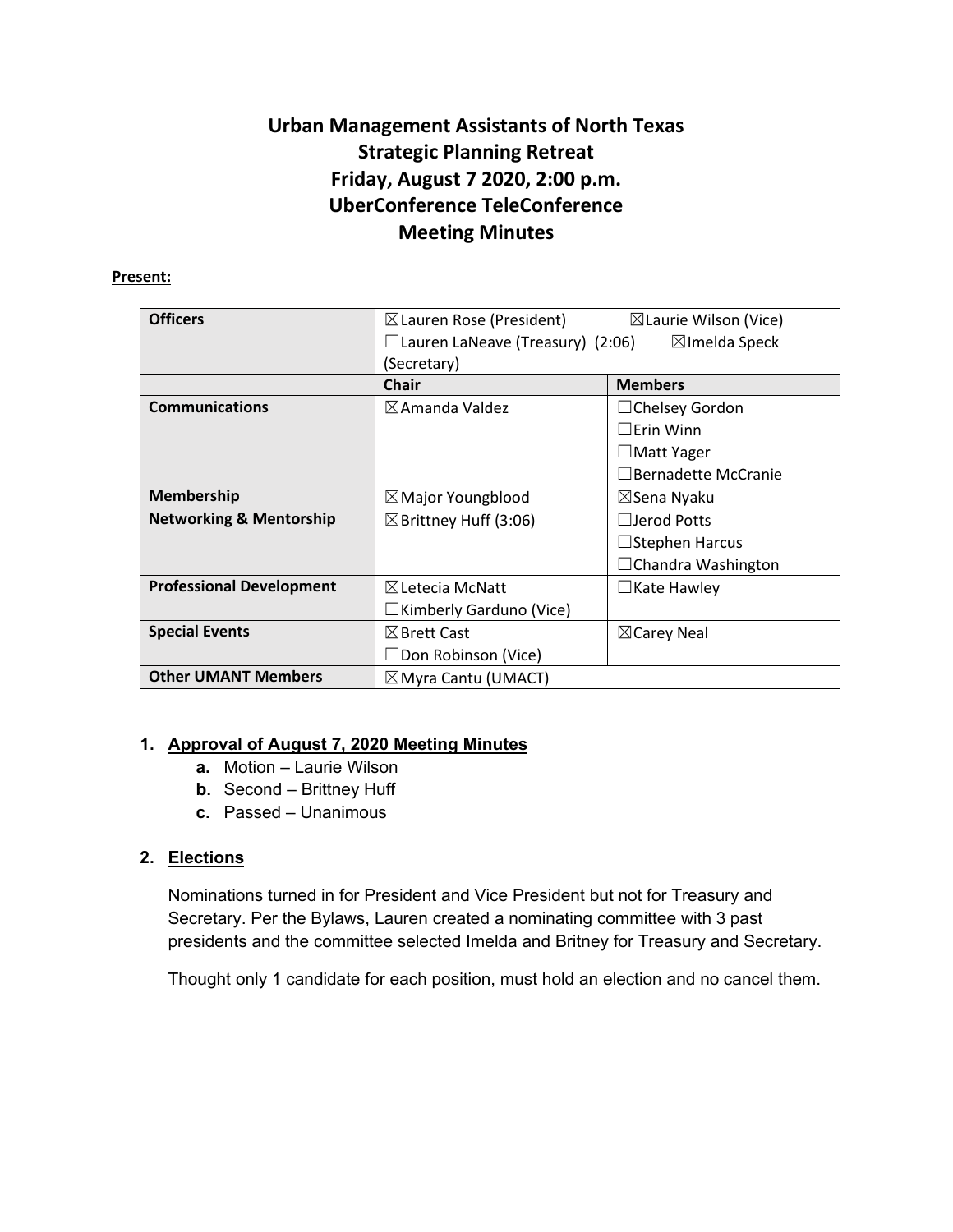#### **3. Scholarship**

Lauren LaNeave shifted dates due to cancellations cause by COVID19 and pushed the scholarship timeline back. UMANT will start promoting now and award at one day conference.

## **4. Committee Updates**

## **Networking & Mentorship**

Back to School Virtual Happy Hour

Britney updated that virtual happy hour will be 9/18 with ZacTax for an hour on Facebook live. More details are forthcoming and will host it either at 4 or 5 pm

End of year event

Britney is trying to nail down a date and looking at either 12/5 or 12/12. She did not see anything on calendar for area. Laurie suggested  $12<sup>th</sup>$  due to runoff election dates being first of December.

#### **Professional Development**

Working on the next 101 Series – Candidate 101. Working with SGR and waiting for date that would work best for the panelist they have secured. Event will either be 11/5 or 11/19th.

#### **Membership & Partnerships**

6 new members in last 30 days – total to 198

#### **Communications**

Nothing new except available for helping to promote upcoming events.

#### **Special Events**

#### *One day Conference*

Brett reported the structure of One Day is ready to go with all speakers scheduled. The committee is working to complete bios and getting names made official for each topics/presentation.

Event will be on Friday 10/23 with 4 different sessions, in each session there will be 2 concurrent topics.